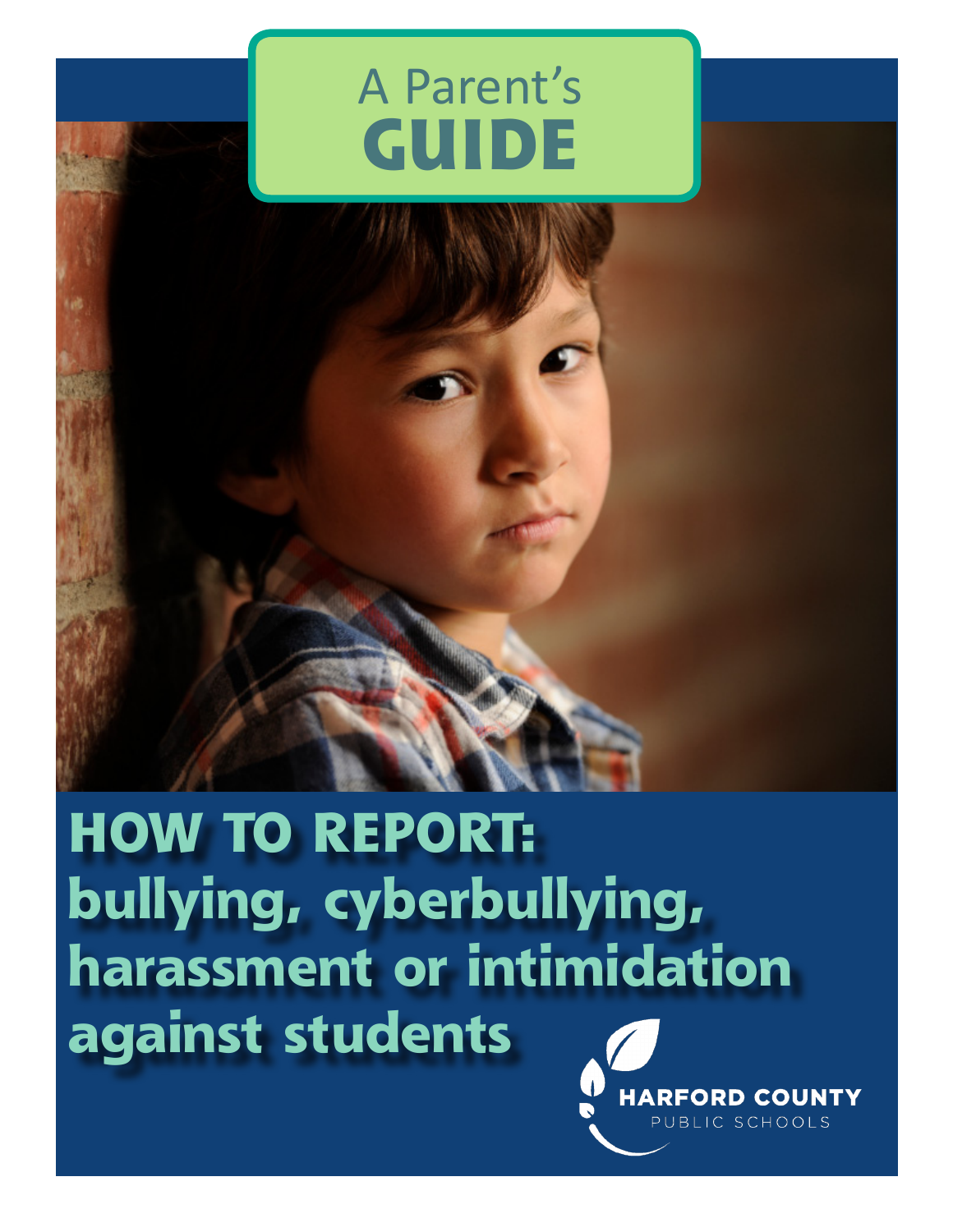# **Resolving School Concerns & Complaints**

It is a belief of the Harford County Public Schools (HCPS) System that all students have a right to learn in a safe and nurturing educational environment. This aligns with the Board of Education of Harford County Goal 4: To provide safe, secure, and healthy learning environments that are conducive to effective teaching and learning. Harford County Public Schools' safe-school efforts are supported by legislation passed by the 2010 Maryland General Assembly. The Safe Schools Reporting Act, effective July 1, 2005, and revised in 2010, requires all Maryland school systems to report incidents of bullying, cyberbullying, harassment, or intimidation against students attending public schools to the Maryland Department of Education.



# **Definitions**

**Bullying, cyberbullying, harassment or intimidation** is intentional conduct including verbal, physical or written, or an intentional electronic communication that creates a hostile educational environment by substantially interfering with a student's educational benefits, opportunities or performance or a student's physical or psychological wellbeing and is motivated by an actual or perceived personal characteristic including race, national origin, marital status, sex, sexual orientation, gender identity, religion, ancestry, physical attributes, socioeconomic status, familial status, physical or mental ability or disability; or is:

- 1. Motivated by an actual or perceived personal characteristic including race, national origin, marital status, sex, sexual orientation, gender identity, religion, ancestry, physical attributes, socioeconomic status, familial status, physical or mental ability or disability.
- 2. Threatening or seriously intimidating and occurs on school property, at a school activity or event, or on a school bus that substantially disrupts the orderly operation of a school.

**Electronic communication** means a communication transmitted by means of an electronic device including, but not limited to, a telephone, cellular phone, computer or pager.

**Student** means any person enrolled for the purpose of receiving education services from HCPS.

**Reprisal or retaliation** means unlawful acts or acts which violate Board of Education of Harford County or school policy which are taken against an individual specifically because he/she reported acts of bullying, cyberbullying, harassment or intimidation.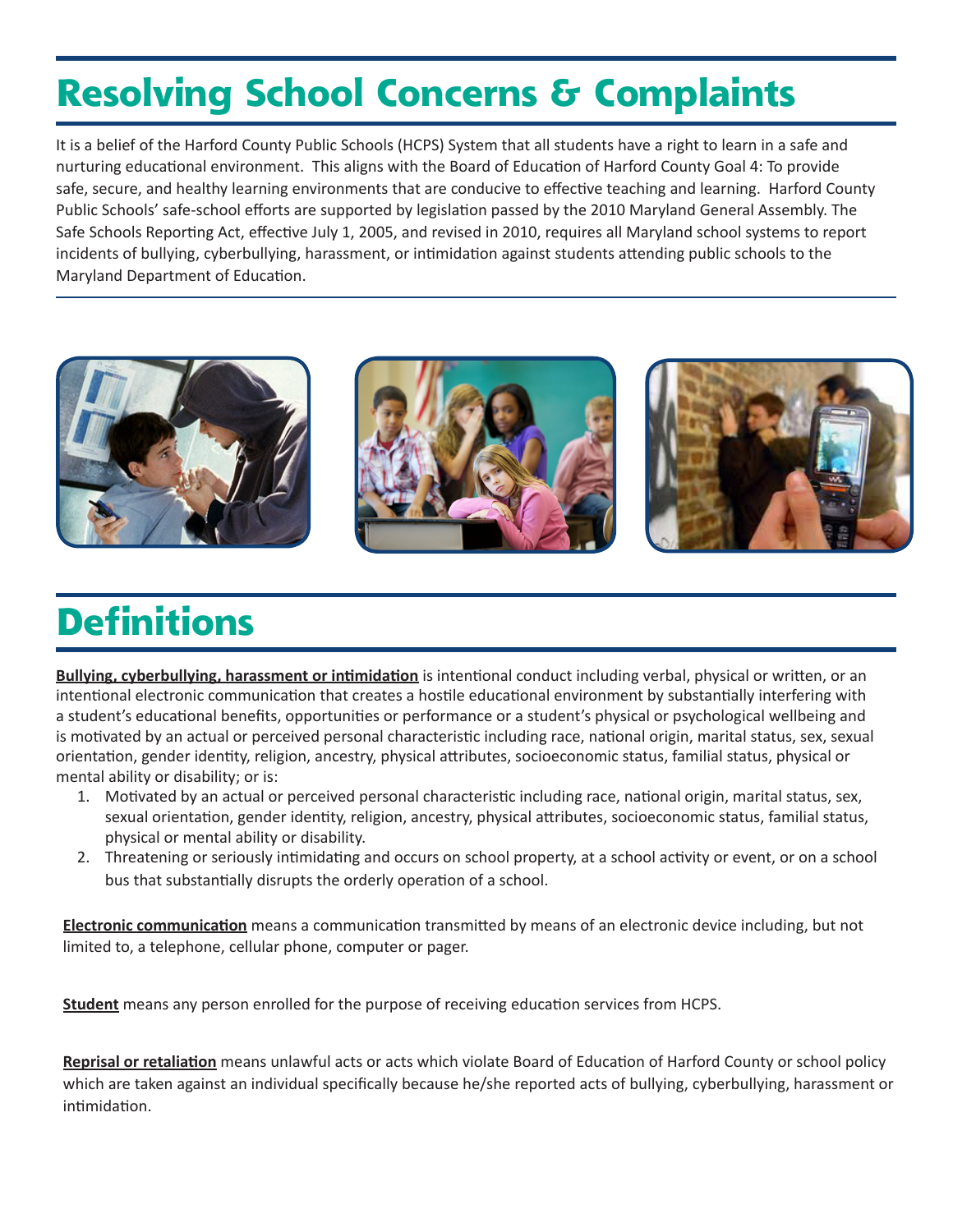# **Reporting of Bullying, Cyberbullying, Harassment or Intimidation**

- 1. If a student reports that he/she is currently the victim of bullying, cyberbullying, harassment, or intimidation, the staff member shall respond accordingly and appropriately to investigate and intervene, as safety permits.
- 2. If a student expresses a desire to discuss an incident of bullying, cyberbullying, harassment, or intimidation with a staff member, the staff member shall make an effort to provide the student with a practical, safe, private, and age-appropriate way of doing so.
- 3. The Bullying, Cyberbullying, Harassment, or Intimidation Reporting Form may also be submitted by a student, parent or guardian, close relative, or staff member to school administration.
- 4. The Bullying, Cyberbullying, Harassment, or Intimidation Reporting Form shall be included in the beginning-of-theyear packets for students and their parents.

#### **Reporting Bullying, Cyberbullying, Harassment or Intimidation:**

Forms may be obtained at the school's main (front) office, school counseling office, media center, cafeteria, and health room or electronically from the school system's website (www.hcps.org) or a school's website.

If the student feels uncomfortable submitting the reporting form in person, he/she may deposit the completed form in a security box placed in a location or locations selected by school administration.

- 5. Neither victim nor witnesses will be promised confidentiality at the onset of an investigation. It cannot be predicted what will be discovered or if a hearing may result from the ultimate outcome of the investigation.
- 6. Information obtained from the Bullying, Cyberbullying, Harassment, or Intimidation Reporting Form shall be recorded for data collection, storage, and submission according to the requirements of Education Article §7-424, Annotated Code of Maryland.
- 7. The central office personnel shall provide summary information obtained from the Bullying, Cyberbullying, Harassment, or Intimidation Reporting Form to their schools.

### **Awareness Programs**

- School administrators shall inform students about the availability of the form and its use during orientation sessions in classes during the first week of school.
- Forms shall be included in the beginning of the year packet for students and their parents.
- A description about the availability of the form and its use shall be published in each school's student/parent handbook and in its Code of Conduct.
- A description about the availability of the form and its use shall be published on the local school system's website (www.hcps.org) which should include the capability for downloading the form.
- Messages will be posted on the School Resource Officer's mobile sign boards around the campus to increase awareness.
- Survey forms will be distributed to students and parents to gauge awareness.
- Bullying, cyberbullying, harassment or intimidation brochures are available to students, parents, and staff.
- Regional bullying, cyberbullying, harassment or intimidation presentations will be presented to parents and community members.
- Live streaming of presentations will be available on the system's website (www.hcps.org).